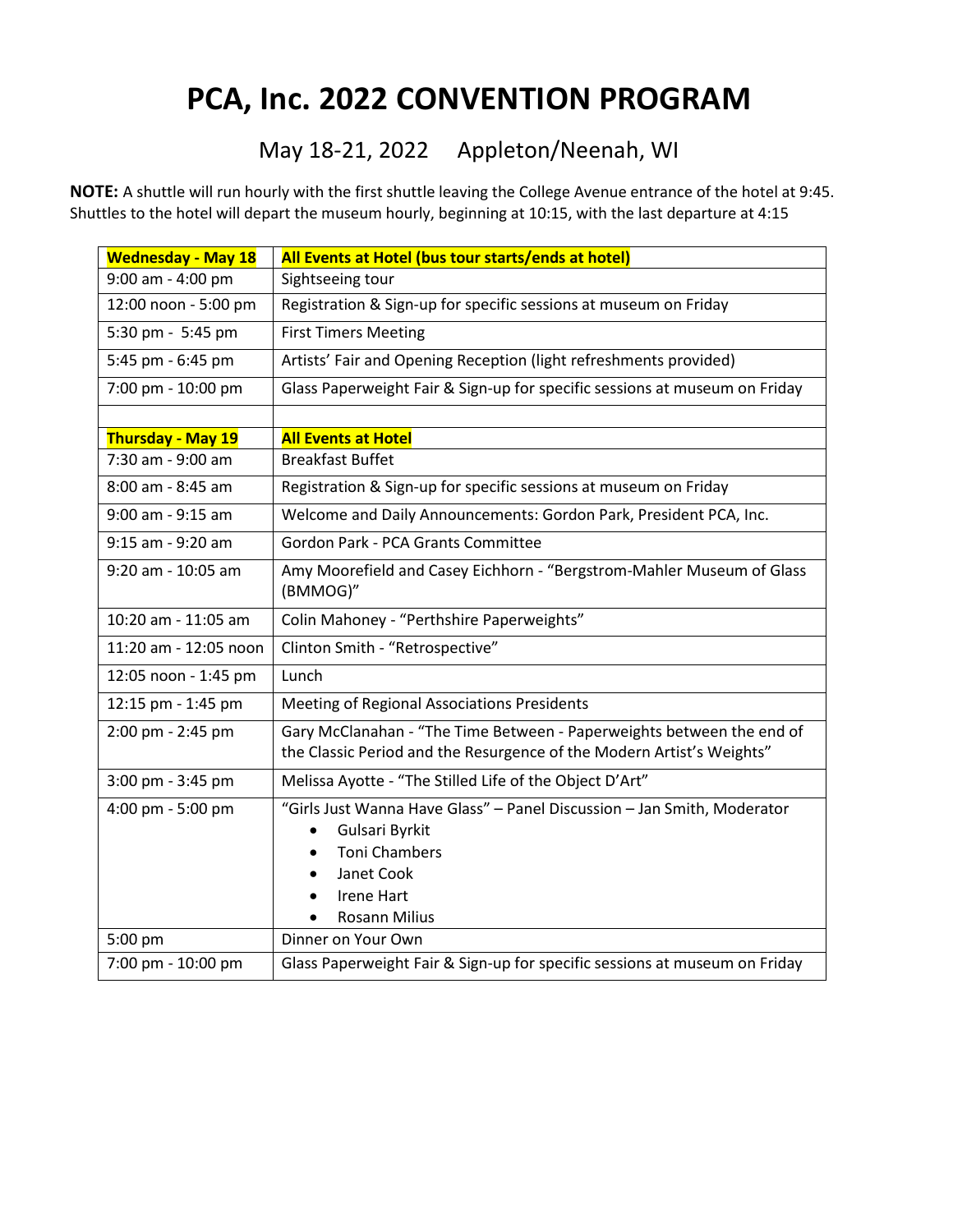## *ATTENTION: Concurrent events will be held at the hotel and at the Bergstrom-Mahler Museum of Glass (BMMOG) all day Friday*

**NOTE:** 3 shuttles will run throughout the day. The first departures will be at 9:45. Once all 3 shuttles have completed their first run, shuttles will run approximately every 20 minutes with the last shuttles leaving the museum at 4:15

| <b>Friday - May 20</b>   | <b>Events at Hotel</b>                                                                                         | Friday - May 20                                      | <b>Events at Bergstrom-Mahler</b><br><b>Museum of Glass (BMMOG)</b>                                                                              |
|--------------------------|----------------------------------------------------------------------------------------------------------------|------------------------------------------------------|--------------------------------------------------------------------------------------------------------------------------------------------------|
| 7:30 am - 9:00 am        | <b>Breakfast Buffet</b>                                                                                        |                                                      |                                                                                                                                                  |
| 8:00 am - 8:45 am        | Registration & Sign-up for<br>specific sessions at<br>museum on Friday                                         | 10:00 am - 4:00<br>pm                                | Light refreshments in the tent at<br>the museum in honor of Evangeline<br>Bergstrom's 150 <sup>th</sup> birthday hosted<br>by Rosann Baum Milius |
| 9:00 am - 9:10 am        | <b>Daily Announcements</b>                                                                                     |                                                      |                                                                                                                                                  |
| 9:15 am - 10:00 am       | Paul Dunlop - "Clichy<br>Garlands"                                                                             | 10:00 am - 4:00<br>pm                                | Tour Bergstrom-Mahler Museum of<br>Glass (BMMOG) on your own                                                                                     |
|                          |                                                                                                                |                                                      | <b>NOTE: You must have already</b><br>signed-up for the specific sessions<br>listed below                                                        |
| 10:15 am - 11:00<br>am   | Alan Thornton - "Old<br><b>English Paperweights</b><br>Revisited and Reviewed"                                 | 10:00 am - 4:00<br>pm                                | Artist Demos at BMMOG by<br>David Graeber<br>Damon MacNaught<br>Cathy Richardson<br><b>Clinton Smith</b>                                         |
| 11:15 am - 12:00<br>noon | Dana Reneau -<br>"Paperweights with Metal<br>Inclusions"                                                       | 10:30 am -<br>11:00 am and<br>1:00 pm - 1:30<br>pm   | Casey Eichhorn - "Behind the<br>scenes of the BMMOG collection<br>and Care and Cleaning of<br>Paperweights"                                      |
| 12:00 noon               | Lunch (on your own)                                                                                            | 11:30 am -<br>12:00 noon and<br>2:00 pm - 2:30<br>pm | Casey Eichhorn - "Photographing<br>Paperweights - presentation and<br>demonstration"                                                             |
| 2:00 pm - 2:45 pm        | Barb Elam - "Paul<br>Hollister Archives" *                                                                     |                                                      |                                                                                                                                                  |
| 3:00 pm - 3:45 pm        | Paul Stankard -<br>"Inspiration from the Art<br>of Paul J. Stankard: A<br>Window into my Studio<br>and Soul" * |                                                      |                                                                                                                                                  |
| 4:00 pm - 4:15 pm        | Jan Smith - "2022-<br>International Year of<br>Glass"                                                          |                                                      |                                                                                                                                                  |
| 4:20 pm - 4:40 pm        | Mary Ellyn Vicksta,<br><b>BMMOG Docent -</b><br>"Evangeline Bergstrom -<br>the Collector" *                    |                                                      |                                                                                                                                                  |
| 5:00 pm                  | Dinner on Your Own                                                                                             |                                                      |                                                                                                                                                  |
| 7:00 pm - 10:00 pm       | Glass Paperweight Fair                                                                                         |                                                      |                                                                                                                                                  |

\* - Prerecorded Presentation